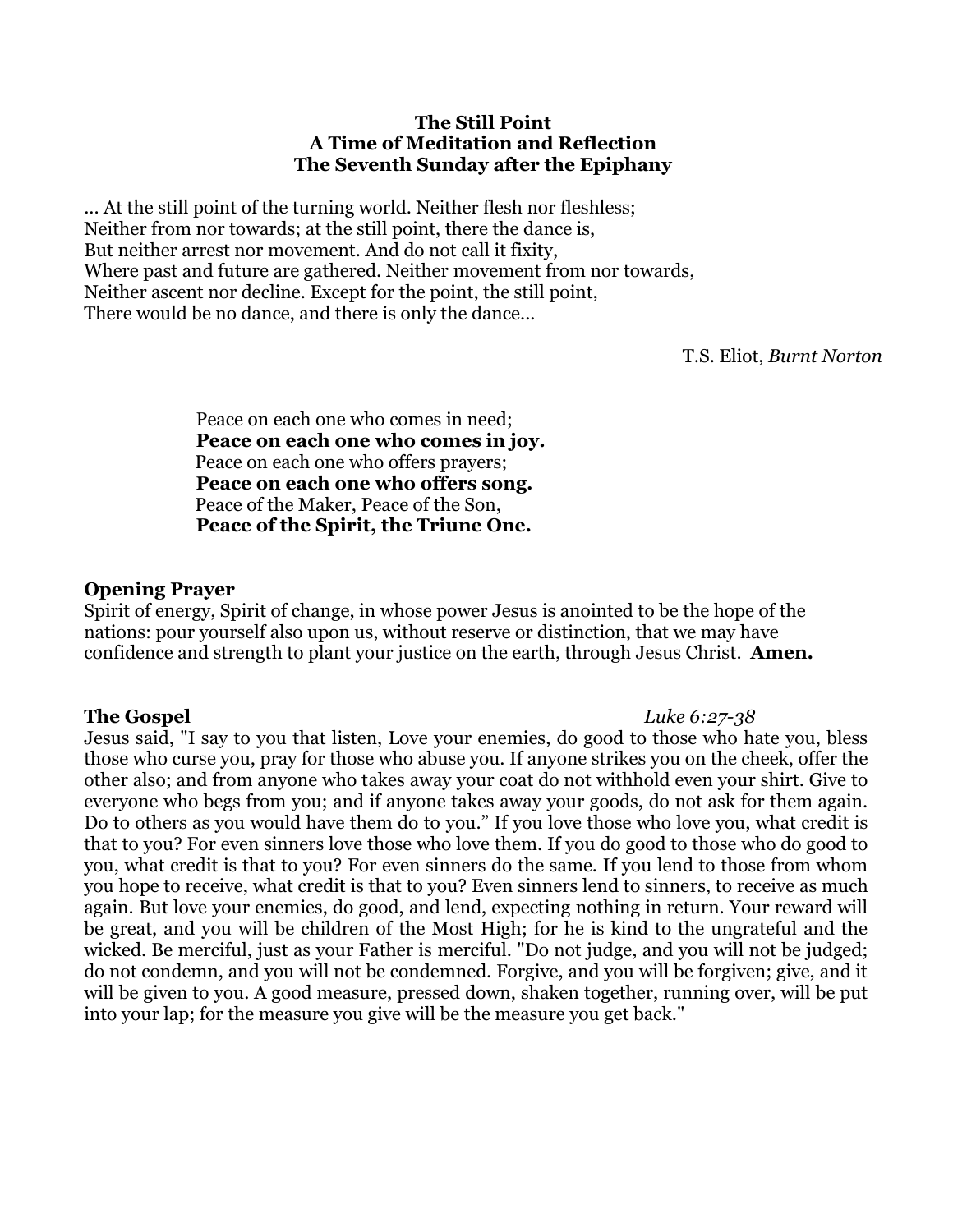**Poem:** "This Morning I Pray for My Enemies" *By Joy Harjo (b 1951)* And whom do I call my enemy? An enemy must be worthy of engagement. I turn in the direction of the sun and keep walking. It's the heart that asks the question, not my furious mind. The heart is the smaller cousin of the sun. It sees and knows everything. It hears the gnashing even as it hears the blessing. The door to the mind should only open from the heart. An enemy who gets in, risks the danger of becoming a friend.

# **Meditation**

Jesus challenges us over and over in his parables, sermons, and actions. But "love your enemies" must be one of the most difficult teachings to hear, let alone to obey. After all, he's not just asking us to ignore or tolerate our enemies, but to actively love them, do good for them, and bless them. In other words, we are to bless the very people whose actions provoked Jesus's "woe" statements last week. Today, more than ever, our many divisions draw multiple lines in the sand between "us" and "them." Harjo's poem reminds us that we all are under the same sun's light, and by extension created by the same God. She also suggests that we create enemies in our mind, often without consulting the heart first.

### **Questions for Reflection**

What do you find most challenging about Jesus's teachings in today's reading?

Has your heart ever conflicted with your mind? What practices do you follow to re-orient toward the heart?

Picture someone you often see as an enemy. Imagine this person sharing the same sunlight as you and created by the same God. What does this image do to the way you perceive this person? Reading Jesus's words again, how do you feel called to act?

# **Prayers**

We bring before God someone whom we have met or remembered today

We bring to God someone who is hurting tonight and needs our prayer

We bring to God a troubled situation in our world

We bring to God, silently, someone whom we find hard to forgive or trust

We bring ourselves to God that we might grow in generosity of spirit, clarity of mind, and warmth of affection